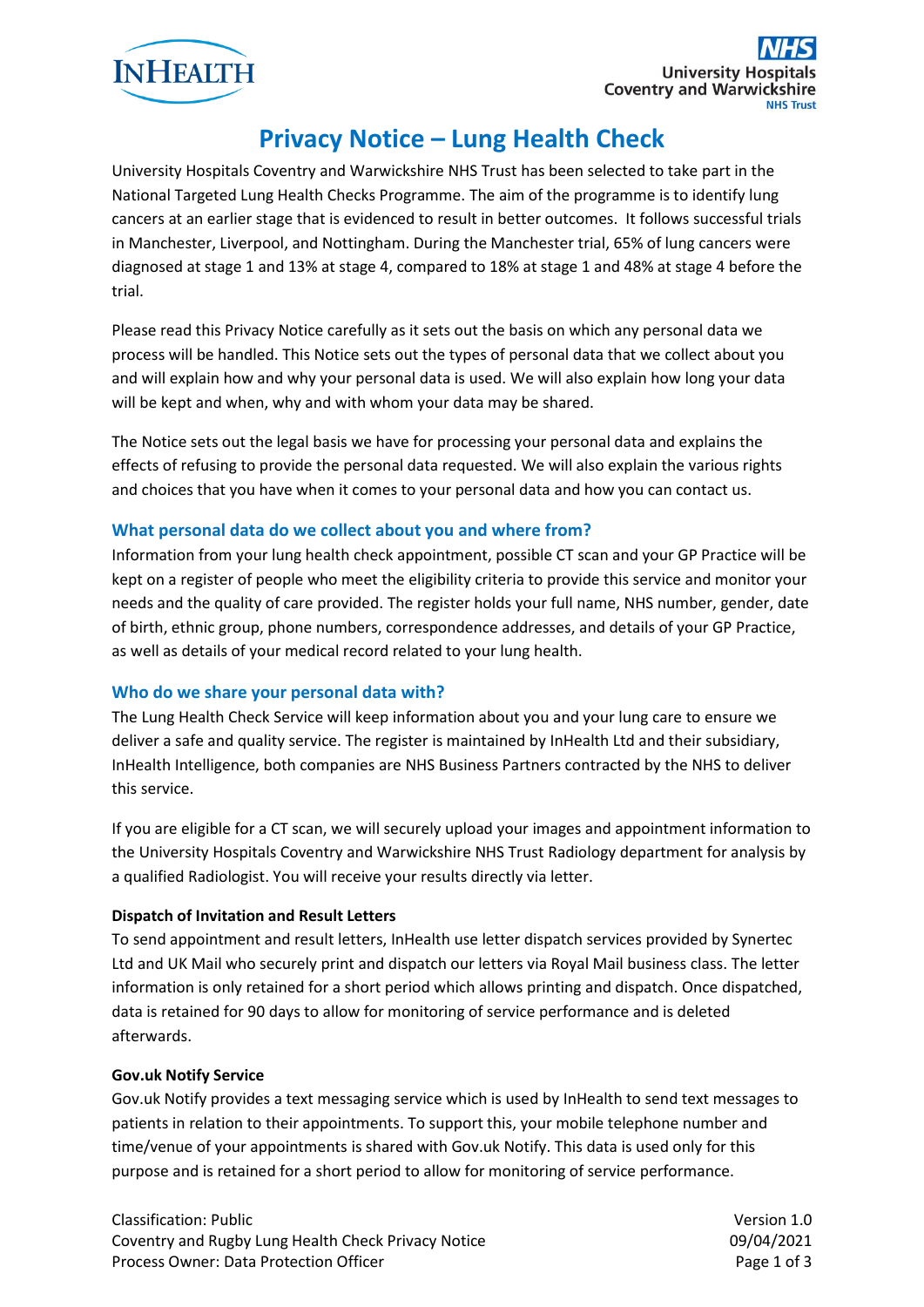

## **How long do we keep your personal data for?**

We will keep your information for the length of the contract we have with University Hospitals Coventry and Warwickshire NHS Trust to supply the Lung Health Check service. After this time, we will securely transfer your data and images to the new provider under instruction from University Hospitals Coventry and Warwickshire NHS Trust, then delete all personal data in a secure manner.

## **Who has access to your personal data?**

The security arrangements that protect your privacy ensure that your data is only accessed by staff involved in the delivery of the Lung Health Check Service, and healthcare professionals involved in your care working for InHealth or the NHS and only for the purposes of direct care.

## **How will we communicate with you?**

We will communicate with you via letter and text (SMS) message regarding your Lung Health Check. If you wish to talk to us about your communication preferences, please call the Bookings Office.

# **What legal basis do we have for using your information?**

InHealth have been commissioned by University Hospitals Coventry and Warwickshire NHS Trust to deliver this service in support of your direct patient care. Patients are referred to the service via your GP Practice. If you are eligible for a CT scan the images will be provided to University Hospitals Coventry and Warwickshire NHS Trust and they will provide results back to your GP Practice and yourself. If you do not qualify for a CT scan, we will provide the results to your GP Practice and in writing to yourself.

# **How do we protect your information?**

We aim to ensure all personal data is held and processed in a secure way and we only let healthcare professionals who have a legitimate interest in your care access to your data. Examples of our security include:

- Encryption meaning that the information is hidden so that it cannot be read without special knowledge (such as a password)
- Controlling access to systems and networks, this allows us to stop people who are not allowed to see your data from accessing it
- Controlling access for different user roles, so only certain data required for a specific role is accessible
- Training our staff to ensure they know how to responsibly and securely handle data including how and when to report if something goes wrong
- Regular testing of our technology including keeping up-to-date on the latest security updates.

No personal data will be transferred outside the UK.

### **Can you access the information we hold?**

Of course, please email the Data Protection Officer (details below) to request a Subject Access Request Form.

### **Where can I get further information?**

If you have any queries or concerns about how we handle your personal data, please contact:

Classification: Public Version 1.0 Coventry and Rugby Lung Health Check Privacy Notice 09/04/2021 Process Owner: Data Protection Officer **Page 2 of 3** and 2 of 3